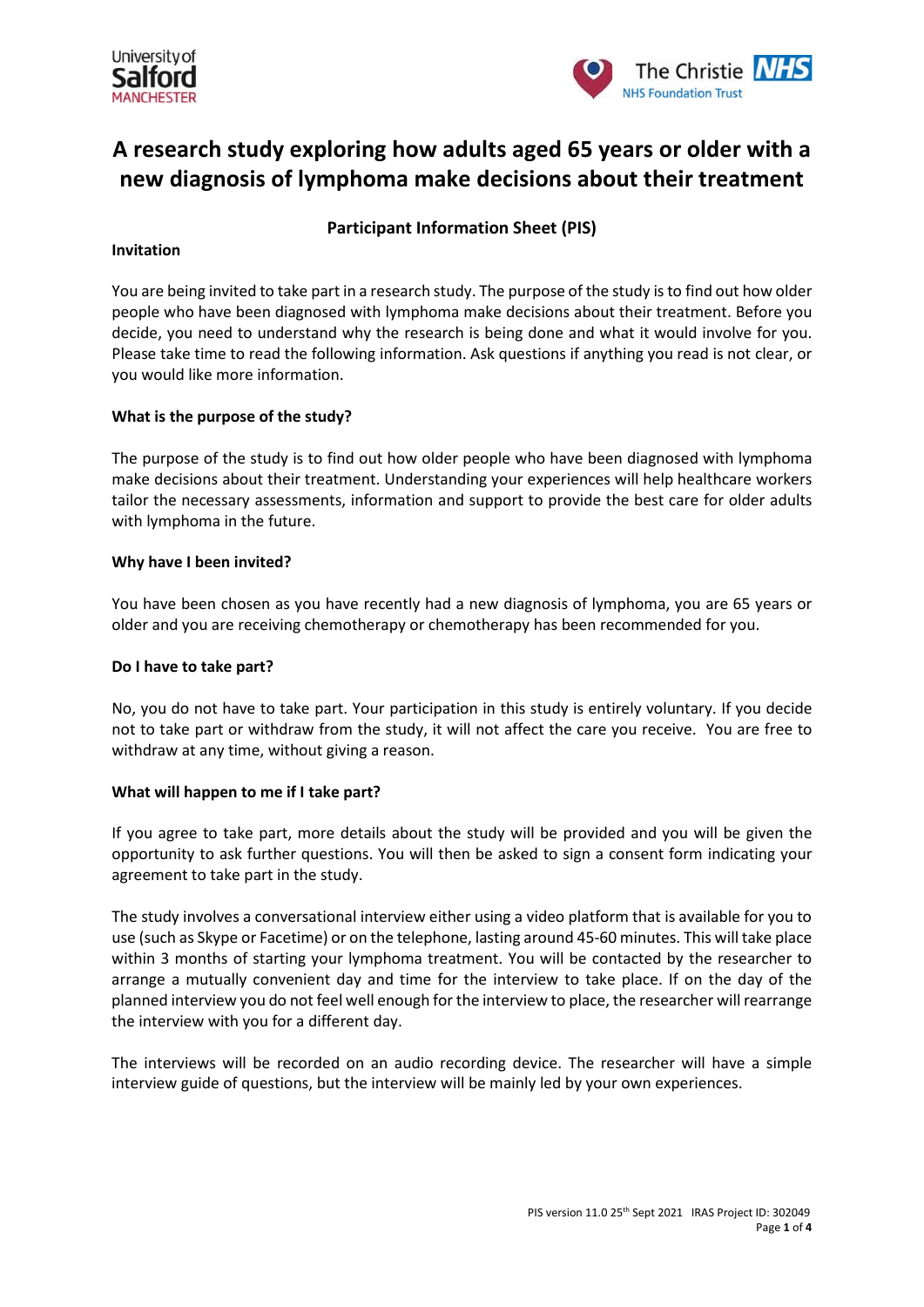# **Expenses and payments?**

There are no expenses or payments available to participants for this study.

# **What are the possible disadvantages and risks of taking part?**

During the course of the research interview it is possible that unpleasant memories or feelings may arise as a result of talking about this subject area. The researcher undertaking the interviews is an experienced lymphoma nurse with skills and training to provide emotional support, should it be required. There will also be an opportunity after the interview to discuss any issues raised during the interview. You can choose to stop the interview at any time. Information about organisations that can provide ongoing support will be provided by the researcher. The researcher may also ask for your permission to contact your clinical nurse specialist to ask them to provide you with support if needed.

# **What are the possible benefits of taking part?**

The study does not intend to benefit you individually. However, it is possible that exploring how you made your personal treatment decision may benefit you in making any future decisions about your treatment or care. In addition, the information gained from the study will help to improve the care provided to older adults with lymphoma in the future, by increasing our understanding of how treatment decisions are made.

# **What if there is a problem?**

If you have a concern or complaint about any aspect of this study, in the first instance you should ask to speak to the researcher, Jane Gibson, who will do her best to answer your questions. If you do not wish to contact the researcher or if you remain unhappy and wish to complain formally you can do this by contacting the research supervisor, Dr Deborah Robertson. If the matter is still not resolved, please forward your concerns to the Chair of the University of Salford Health Research Ethical Approval Panel. Contact details are provided on page 4.

# **How will we use information about you?**

We will need to use information from you and from your medical records for this research project. This information will include your

- name
- NHS number
- date of birth
- gender
- your type of lymphoma
- date of lymphoma diagnosis
- treatment start date
- contact telephone number
- contact email address (if you have an email address)

People will use this information to do the research or to check your records to make sure that the research is being done properly.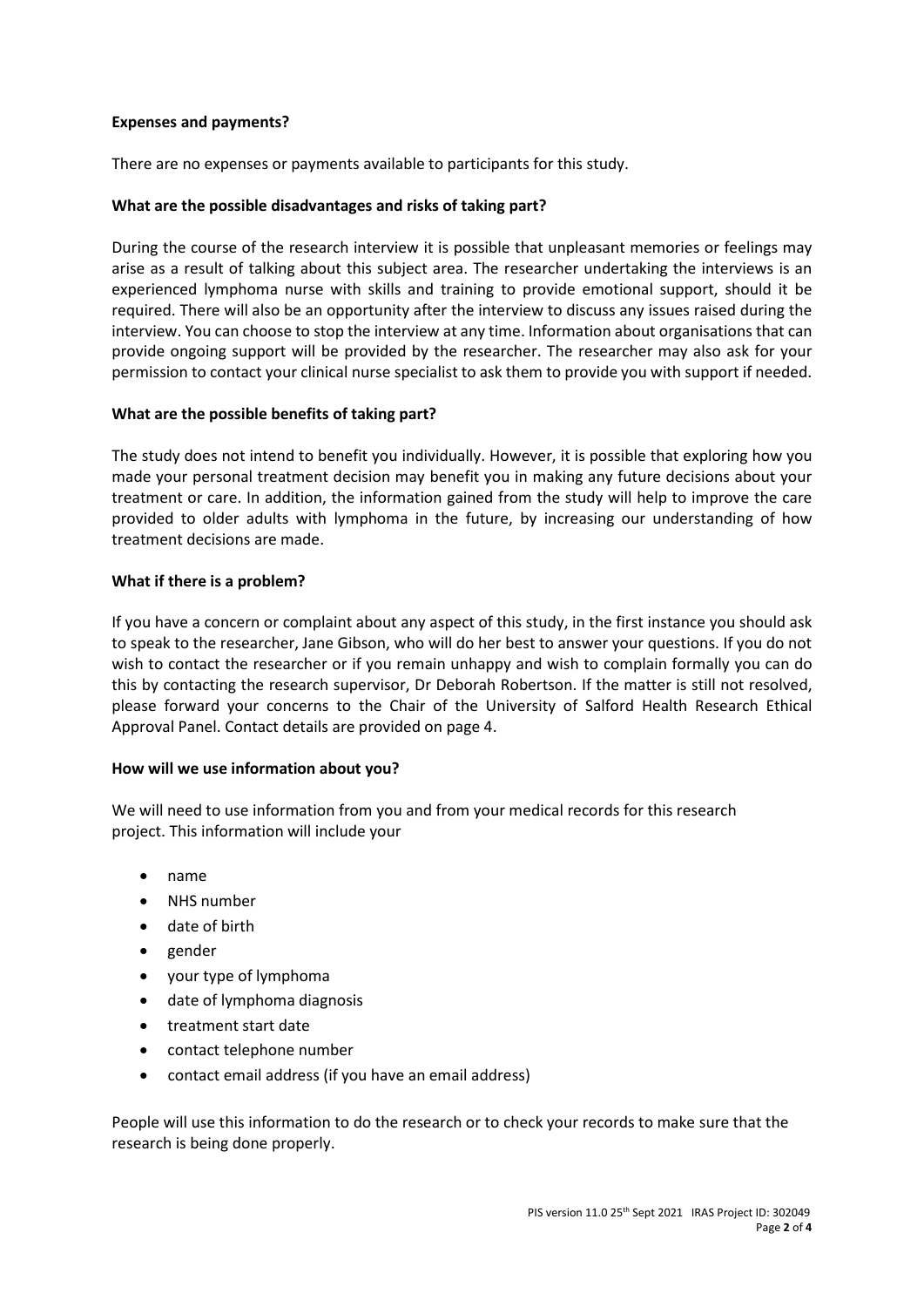People who do not need to know who you are will not be able to see your name, NHS number, date of birth or contact details. Your data will have a code number instead. We will keep all information about you safe and secure.

Once we have finished the study, we will keep some of the data so we can check the results. We will write our reports in a way that no-one can work out that you took part in the study.

# **What are your choices about how your information is used?**

You can stop being part of the study at any time, without giving a reason, but we will keep information about you that we already have.

We need to manage your records in specific ways for the research to be reliable. This means that we won't be able to let you see or change the data we hold about you.

To keep you or others safe, if you reveal anything during the course of the study related to criminal activity and/or something that is harmful to you or others, the researcher will have to share that information with appropriate authorities.

#### **Where can you find out more about how your information is used?**

You can find out more about how we use your information

- at [www.hra.nhs.uk/information-about-patients/](https://www.hra.nhs.uk/information-about-patients/)
- by asking Jane Gibson
- by sending an email to D.A.F.Robertson@salford.ac.uk or
- by ringing us on 07742885479

# **What will happen to the results of the research study?**

The results of the study will be used to educate healthcare practitioners who are involved in the care of older adults with lymphoma. This will be done at relevant health and educational meetings and conferences. The results will also be presented to relevant patient organisations such as Lymphoma Action patient charity. The research will be also submitted for publication to relevant medical and/or nursing journals. You will be asked if you would like to receive a copy of a written summary report when the study has been completed. You will not be identified in any report or publication unless you have given your consent.

#### **Who is organising or sponsoring the research?**

This is a Professional Doctorate research study being undertaken by Jane Gibson. The research is being sponsored by The University of Salford. Any reference to 'we' in this participant information sheet relates to the research sponsor.

# **If you would like to take part in this study**

Please telephone Jane Gibson on 07742885479 or email j.gibson3@edu.salford.ac.uk